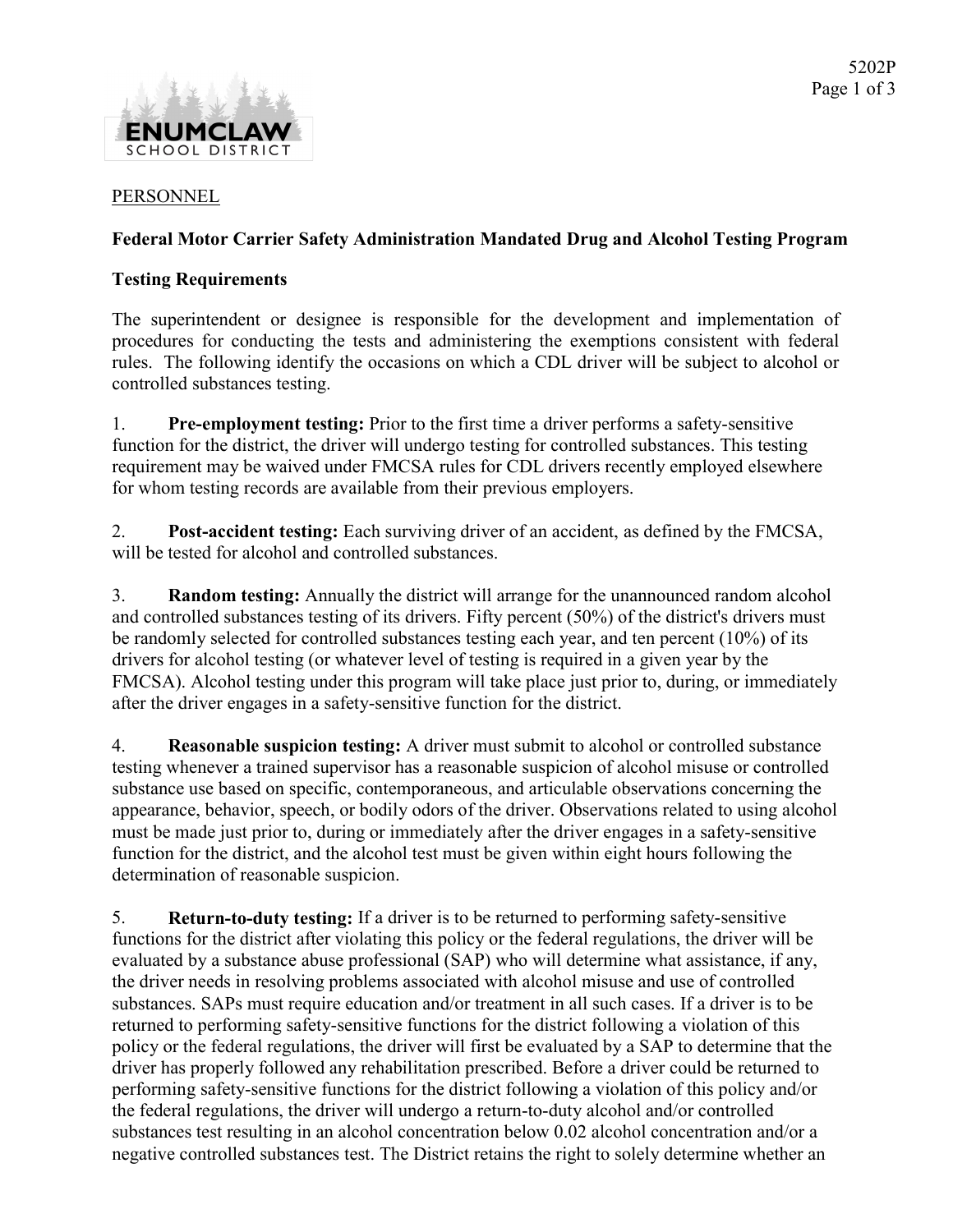employee who has violated this policy will be returned to performing safety-sensitive functions.

6. Follow-up testing: Any driver who continues performing safety-sensitive functions for the district, following a determination of the alcohol or controlled substances prohibited conduct, will be subject to a follow-up testing.

# Record Retention And Reporting

Records collected under this policy will be secured and retained with controlled access and for the time periods established by the federal regulations. The data collected under this policy will be reported as required by the federal regulations.

# Education, Training, And Referral Services

Educational materials that explain the requirements of this policy and the federal program will be distributed to each driver prior to the start of the testing program and to each driver subsequently hired or transferred into a position covered by this policy. Each driver, after receiving a copy of the materials, will sign a certificate of receipt and the district will maintain the original of the receipt. The collective bargaining representative of the drivers, if any, will be notified of the availability of this information. The educational materials will include:

1. A copy of this procedure and the accompanying policy;

2. The name of the person designated to answer questions about the materials;

3. The categories of employees covered by the policy;

4. A description of safety-sensitive functions, so that drivers will know which part of their tasks will be covered by this policy;

5. A specific description of conduct prohibited by this policy and the federal program;

6. The circumstances under which a driver is subject to testing;

7. The procedures used in the testing program, especially those that protect the driver and the integrity of the testing processes, safeguard the validity of the test results, and ensure that those results are attributed to the correct driver;

8. The requirement that drivers must submit to testing required by this policy and the federal program, and a description of what constitutes refusal to submit to required testing and the consequences of refusal;

9. The consequences for drivers who violate this policy and the federal program, including immediate removal from conducting safety-sensitive functions;

10. The consequences for drivers found to have alcohol concentrations between 0.02 and 0.04; and

11. Information about the effects of alcohol and controlled substances on an individual's health, work and personal life and methods of intervening when a problem with alcohol or a controlled substance is suspected, including confrontation, referral to the staff assistance program and referral to management.